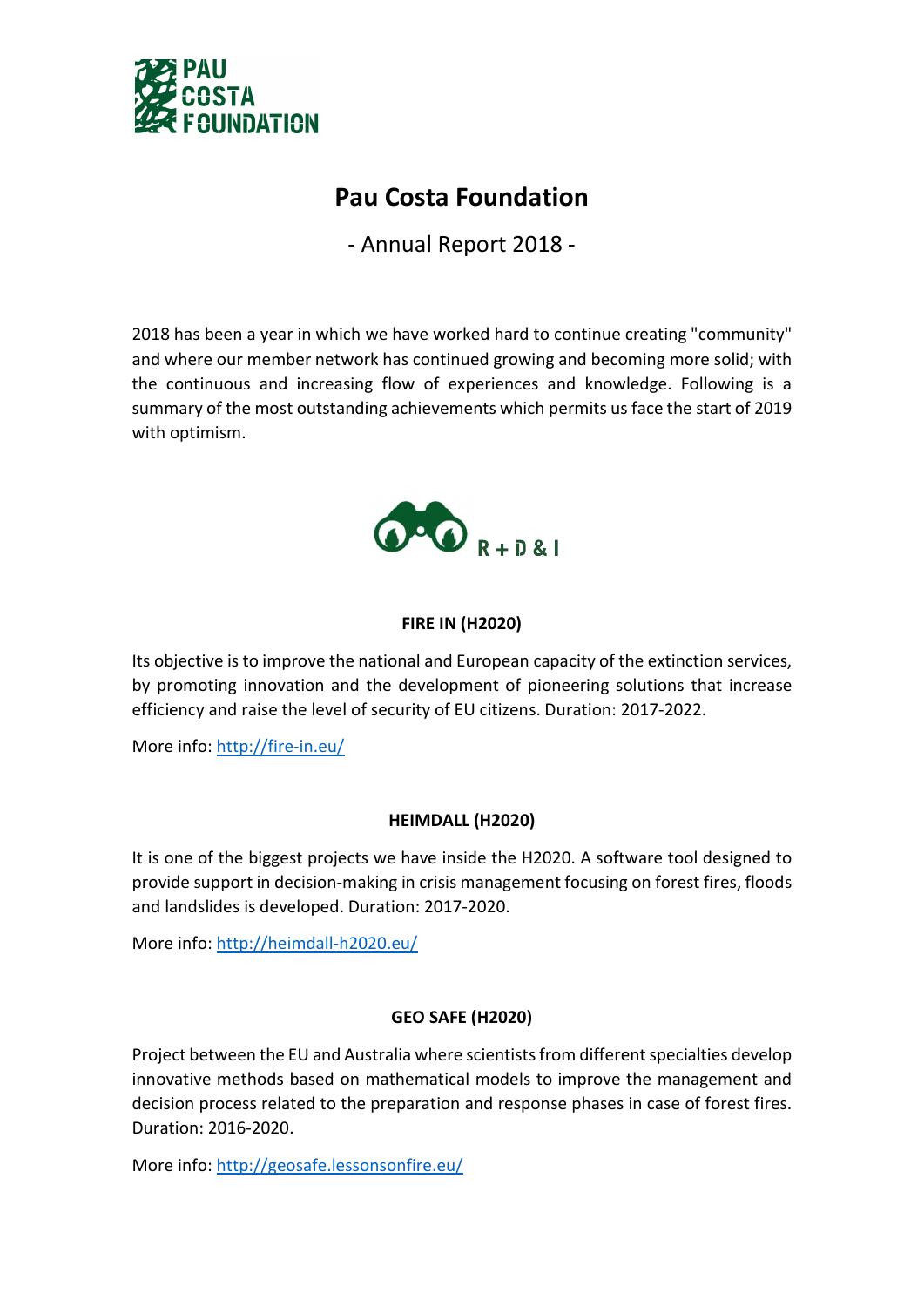

# NET RISK WORK (DG ECHO)

Successful completion of the project that sought the creation of a European platform for the exchange of knowledge and experiences on different European forest risks and their interactions, focusing on forest fires, storms, avalanches and floods. Duration: 2017-2018.

More info: http://netriskwork.ctfc.cat/

# NHDPLAY (ERASMUS+)

We started working in Natural Human Disasters, NHDPlay, a project that aims to increase the capacity of children to react to disasters of all kinds (terrorist attacks, violence, fires, floods, first aid ...). Duration: 2018-2020.

More info: https://www.nhd-play.eu

# FIRESHEPHERDS (ERASMUS+)

We coordinated an Erasmus + project that combines silvopastoralism with wildfire management. FireShepherds has as a main focus to improve the professionalization of grazing through the acquisition of certain skills and competencies in relation to the management of herds in a context of risk of wildfires and landscape changes. Duration: 2018-2021.

#### OPEN2PRESERVE (INTERREG SUDOE)

We started a project that aims to carry out different regional pilot experiences, based on the combination of guided grazing of herbivores and fuel reduction techniques through controlled burning. Duration: 2018-2021.

More info: https://open2preserve.eu/

# COOPEREM (INTERREG POCTEFA)

Pau Costa Foundation has been selected through a tender to coordinate two actions of the COOPEREM project: Management and Communication. The main objective of this project is to develop a common policy to prevent and face emergencies in the crossborder area South France – North Catalonia. Duration: May 2018-December 2018.

More info: http://cooperem.eu/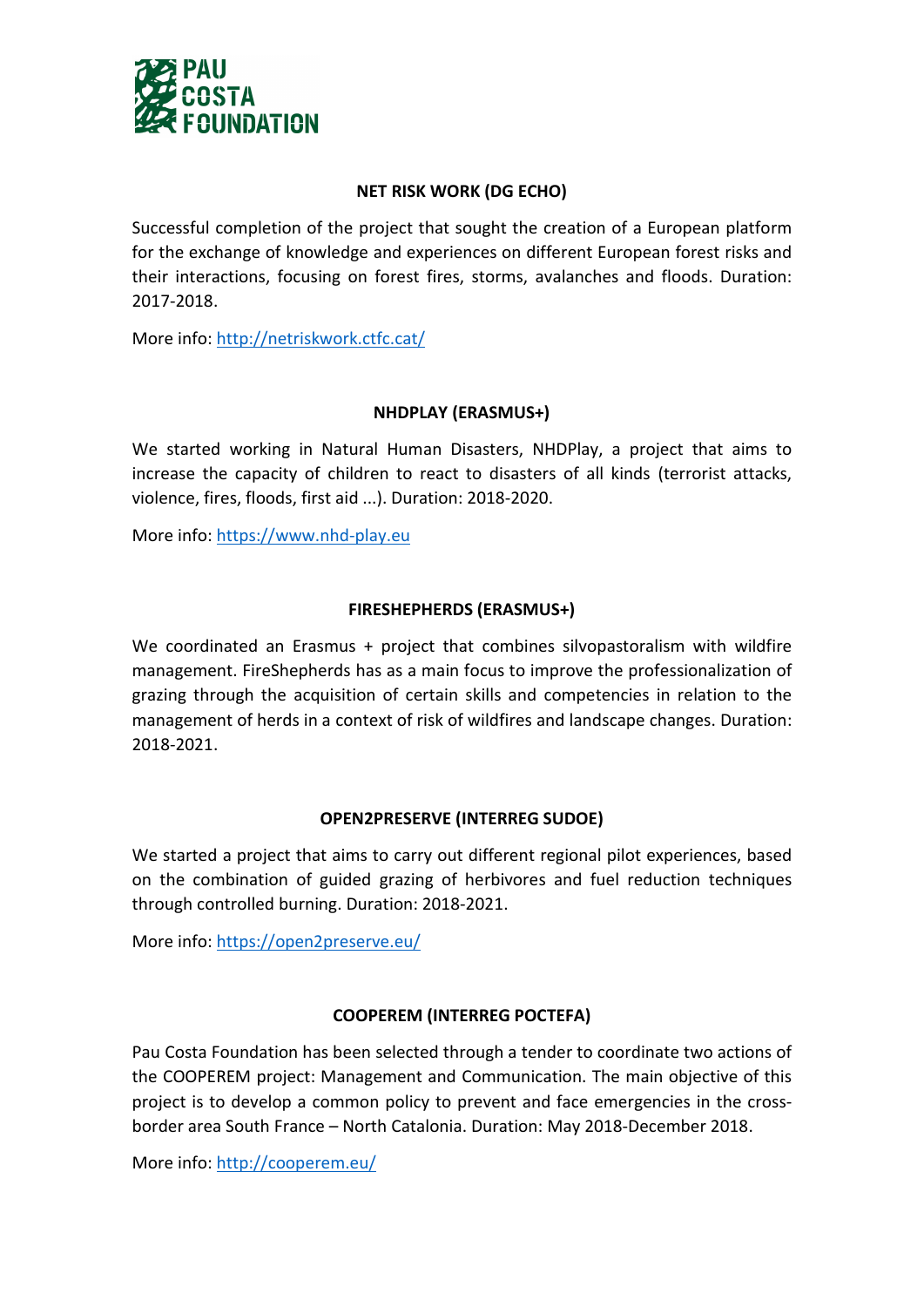

#### RAMATS DE FOC

Successful completion of the first stage of a project that aims to reduce the risk of forest fires through extensive livestock in strategic forested areas, in cooperation with shepherds, firefighters and butchers. Duration 2016-2019.

More info: https://www.ramatsdefoc.org/ca/



We participated in the realization of forest fire prevention plans:

- Study of the risk of forest fire in the Spanish Natural Park of Las Lagunas de Ruidera and proposals for mitigating the effects on the population (Ciudad Real)
- Writing of a report on Garraf-Ordal (Natural Park, Spain) vulnerability to forest fires and the identification and characterization of Strategic Management Points

We participated in participatory forest fire prevention projects:

• Prevention of forest fires as a strategy for mitigation and adaptation to climate change in the Mediterranean region. Applied to the Montseny Biosphere Reserve (Barcelona)



- International Forum on Forest Fires in Latin America (AR): 500 participants
- Coordination with the NFPA of the Preparedness Day in Europe (ES): 100 participants
- Prevention Day in Tuscany (IT): 50 participants
- Forum on Catalan Wildfire Research (ES): 80 participants
- Workshop at the Fire Continuum Conference (US): 20 participants
- V Technical Conference, Toledo. The prevention of forest fires. Social perception (ES): 800 participants (including attendees via streaming)
- IIFF Prevention Conference in Sant Quirze del Vallès (ES): 50 participants
- Workshop in TERRAenVISION (ES): 30 participants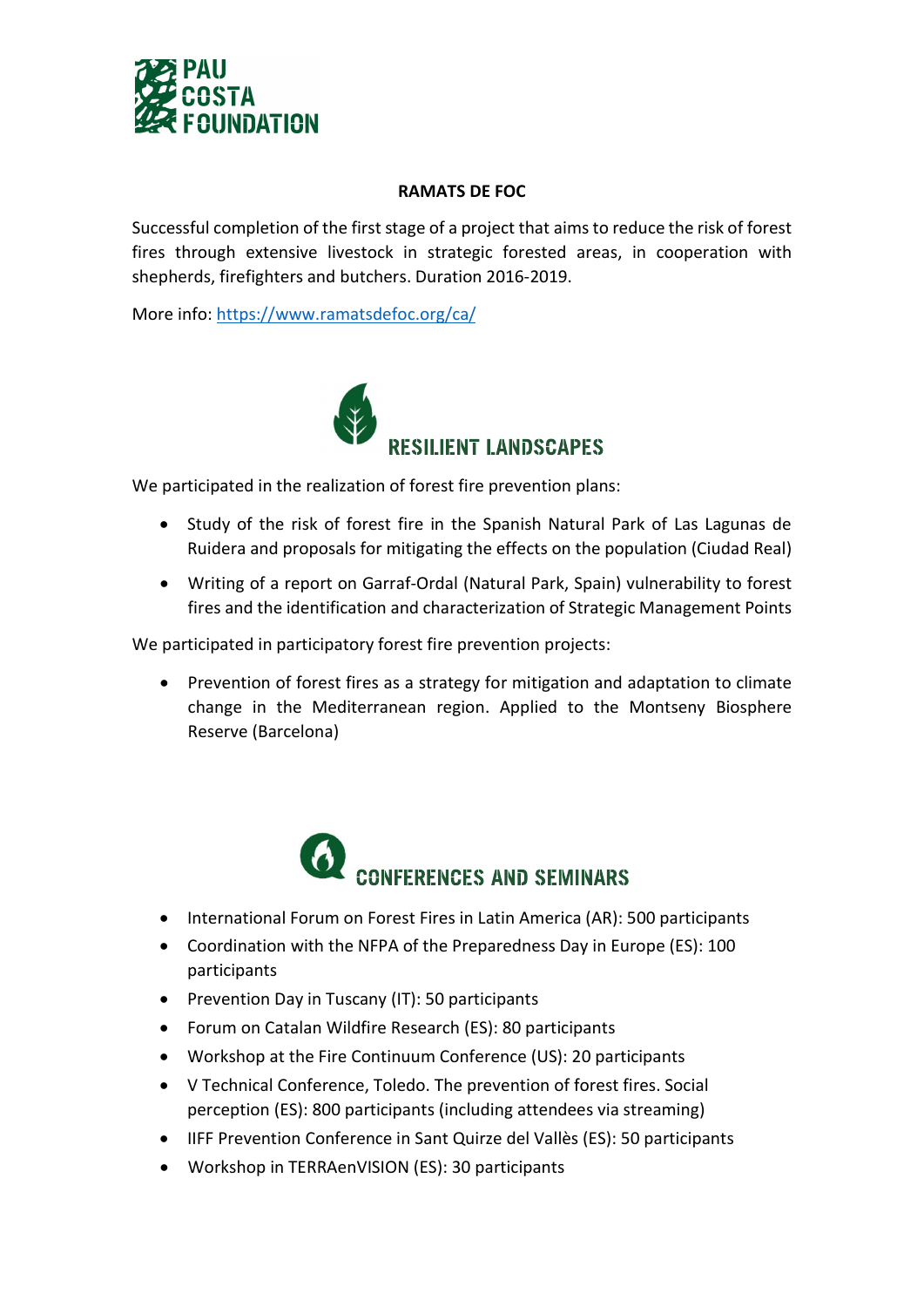



We finished the year 2018 taking the environmental education workshops to 17 schools for 750 girls and boys. Likewise, MeFiTu has crossed borders and has reached Italy

More info: https://goo.gl/qCXkoa

#### LESSONS ON FIRE

It is a digital platform dedicated to the exchange of knowledge about forest fires, where members can upload documents, videos, news, participate in debates and establish interprofessional relations among them. The platform has already reached a directory of 260+ profiles and 700+ documents. In addition, during 2018 we have launched new features: The agenda of events, job opportunities and Wikifire.

More info: https://lessonsonfire.eu/

# ART & FIRE

The Foundation has an art collection with works by different artists from around the world. The paintings and drawings interpret the different conceptions they have about a forest fire. It should be noted that Josep Serra is the artist who has donated the most in recent years, and in particular in 2018, he donated more than 200 works to the Foundation.



#### In 2018, we facilitated the mobility of the fire community four times:

- Visit in Catalonia of the National Fire Chiefs Council of the United Kingdom.
- Visit to the Metropolitan College of New York (USA) in Catalonia through the entity's Emergency Master.
- Exchange of knowledge in the region of Córdoba, Argentina.
- Participation in the Seminar on the use of fire in South Wales.

# Online: 10 webinars for ADF with a total of 506 visits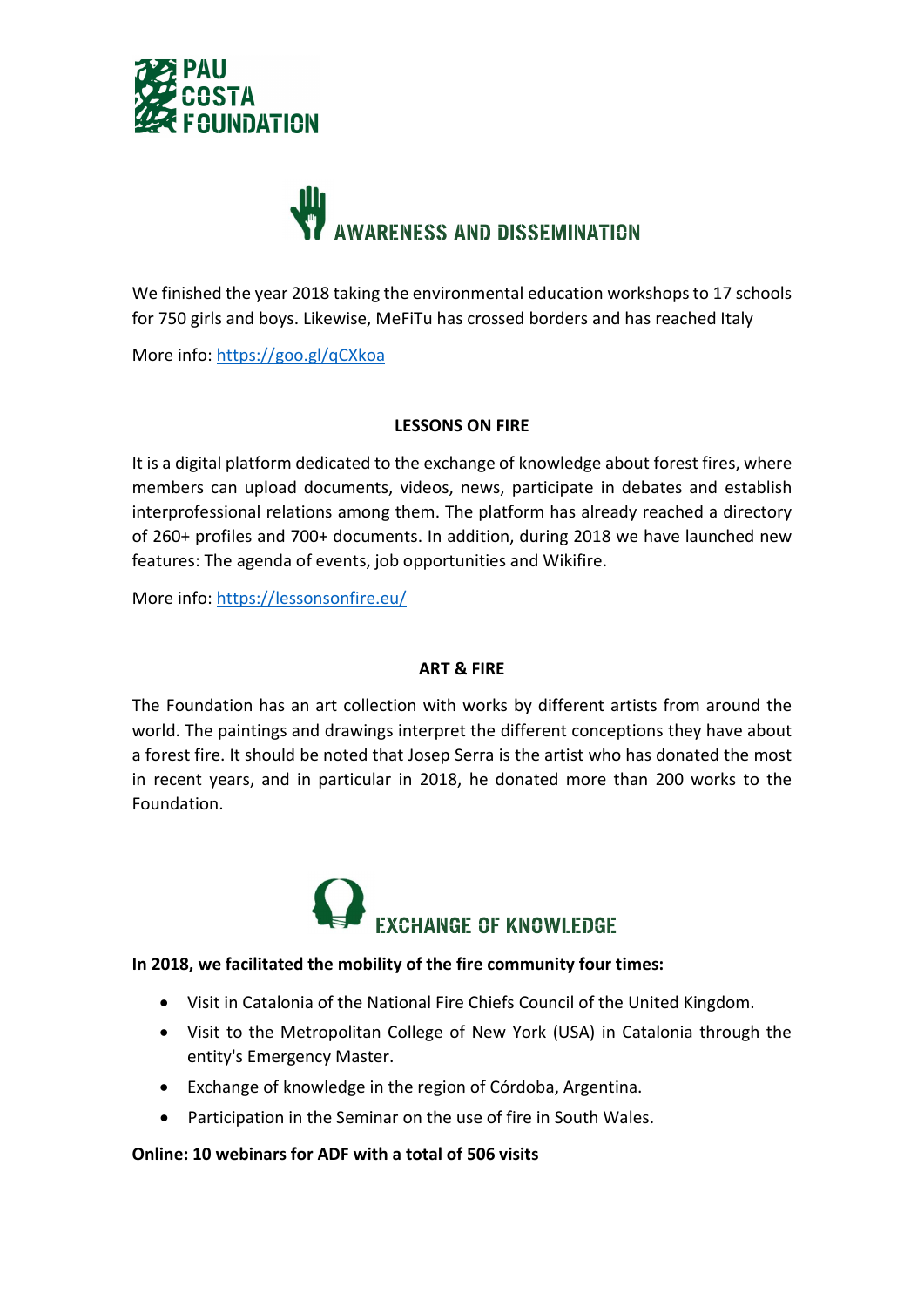



Being a PCF Member means belonging to an international network of forest fires, in which you actively participate, establish academic and professional relationships, and create a communication between the different actors that make up the entire forest fire community. The PCF members contribute to the forest fire community, besides being able to enjoy unique opportunities: job offers, knowledge exchanges, collaborations in schools, punctual opportunities giving lectures as speakers and conference experts, among many others.

In particular, in 2018 it reached 260 members. Last spring, on April 21st, we organized a gathering of the members of the PCF in Tivissa (Tarragona).



#### Active participation in more than 20 events, including:

- Annual Conference and exposition NFPA (Las Vegas)
- The Fire Continuum Conference (Missoula)
- Brussels, 11 & 12 COU meeting (Brussels)
- DRIVER + 3rd Innovation & Crisis Management Event (I4CM) (Warsaw,Poland )

# **SOCIAL MEDIA**

This 2018 we have also increased the number of followers in our social networks:

- Youtube: 333 own videos and 55,632 views
- Facebook: 2,530 followers
- Twitter: 5,127 followers
- LikedIn: 1,987 followers
- Website: 52,993 users from 144 different countries

# **MEDIA**

We have been featured in important media during 2018, such as: The Conversation, BBC, Reuters, Green EFE, Greenpeace, Cadena Ser Catalunya & eltiempo.es, among others.